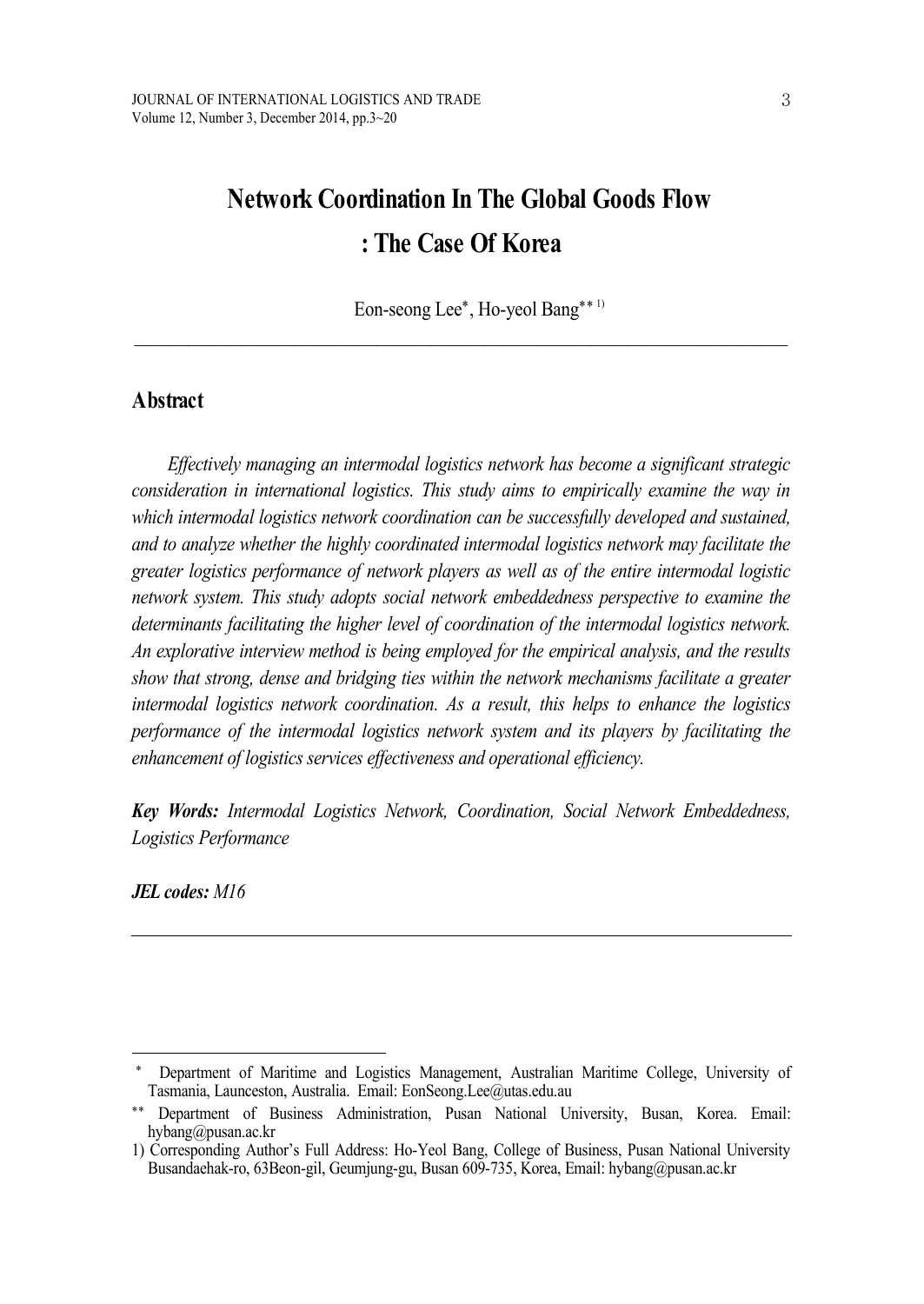# **1. Introduction**

An intermodal logistics network system is referred to as "an integrated transportation system consisting of two or more modes" (Haasis 2008, p. 269). The intermodal logistics network (i.e. sea and land transport logistics networks in this research) may significantly affect the entire global logistics performance because it is an integrated part of the global logistics and supply chain. In this sense, effectively managing an intermodal logistics network has become a significant strategic consideration in global logistics (Paixao and Marlow, 2003). Previous studies have highlighted the fact that highly coordinated logistics activities contribute to a more efficient and effective logistics flow by facilitating a quicker, cheaper, and more flexible movement of cargoes (Panayides, 2002; Panayides and Song, 2005; Jayaraman et al., 2008; Bahinipati et al., 2009). Yet despite the significance of logistics coordination, few studies have empirically investigate key factors which determine a higher level of coordination of the intermodal logistics network nor have there been any attempts to clarify whether a highly coordinated intermodal logistics system can help improve the logistics performance of entities of the network. In order to fill this gap, this research aims (i) to identify the way in which intermodal logistics network coordination can be successfully developed and sustained, and (ii) to analyze whether the highly coordinated intermodal logistics network may facilitate the greater logistics performance of players in the network as well as of the entire network system.

So as to meet the aforementioned research goals, this paper applies a social network embeddedness perspective, which has been popularly used to examine how organisations can effectively coordinate inter-organisational relationships within a social network, and whether these highly coordinated relations may help to improve a firm's competitive advantages and organisational performance (Rowley et al., 2000). Thus, this theory could give significant insight into the inter-organisational coordination mechanism for an intermodal logistics network system.

This paper will discuss the following points. Firstly, the literature review will discuss the significance of intermodal logistics network coordination within the context of global logistics, and the inter-organisational mechanism of the network which facilitates successful coordination will be identified. Based on a critical review of the existing literature, a conceptual model that shows the positive relationship between interorganisaitonal network mechanism, intermodal logistics network coordination and logistics performance will be developed. The conceptual relations would be empirically analysed by using an interview method which is conducted in the intermodal logistics network established in Busan Port in Korea. This will be followed, finally, by the discussion and conclusion.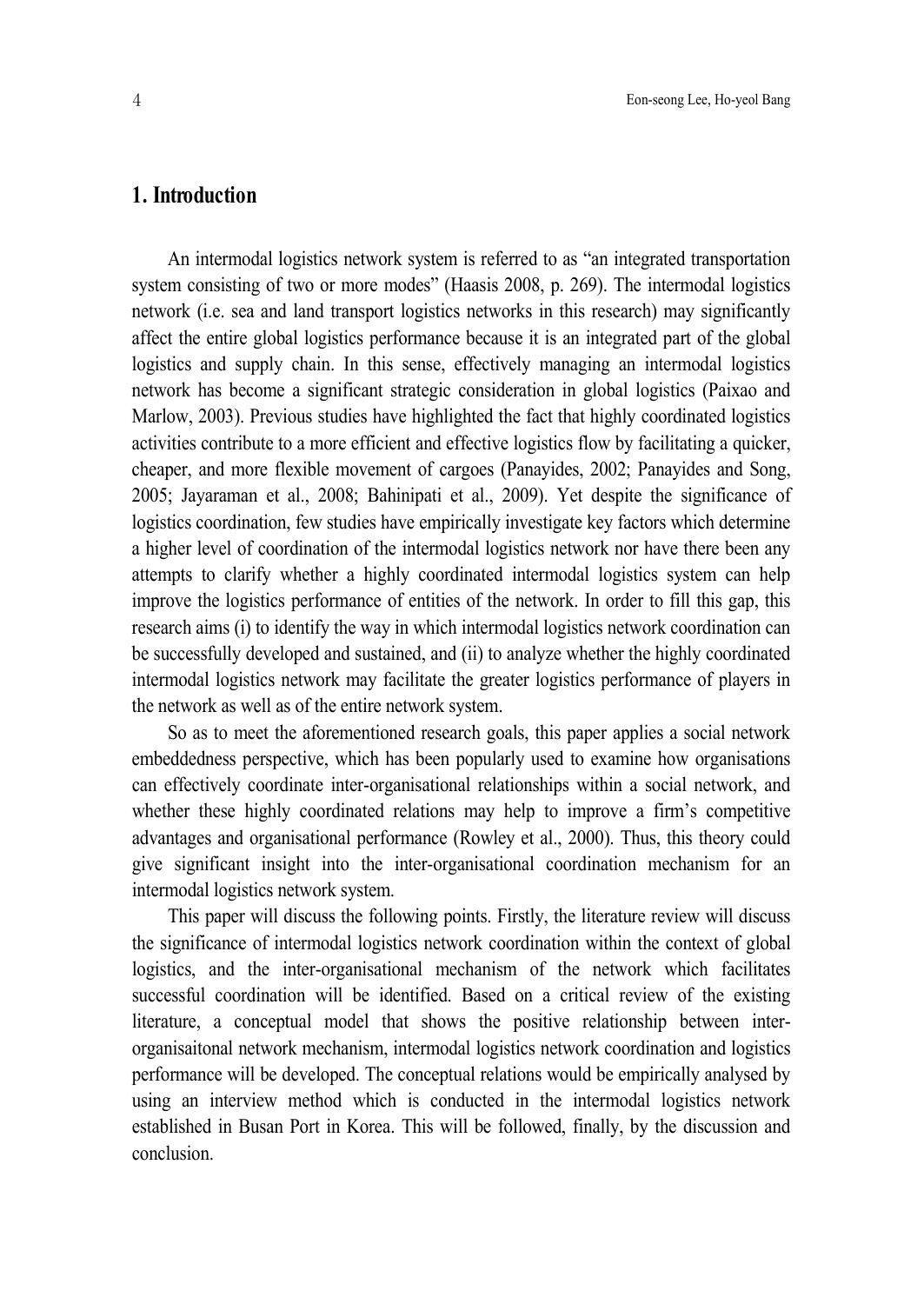## **2. Theoretical Background**

## *2.1 Coordination in Intermodal Logistics Network and Logistics Performance*

Coordination is referred to as two or more organisations that collaborate with competitors and/or non-competitors in the industry by sharing information, resources and tasks in order to achieve their common goals (Barratt, 2004; Simatupang and Sridharan, 2002). The successful coordination or integration of globally dispersed logistics activities1 has been one of the most significant strategic considerations in global logistics and supply chain management, because effectively aligning and coordinating globally dispersed logistics activities across the global supply chain is a fundamental task that global logistics managers should perform in order to maximise a logistics firm's performance (Song and Lee, 2012; Srikanth and Puranam, 2011). For instance, highly coordinated logistics functions would make it easier for the members to eliminate unnecessary activities that would duplicate or do not add value to the customer, and it would help the members to respond quickly to requirements of the customers (Waters, 1999). It may contribute to the reduction of operation costs – unlike a system in which individual entities operate separately or independently – and thereby improve firms' financial performance (Vickery et al., 2003). A highly coordinated logistics system would also allow logistics entities to deliver products to customers at the right time and right place in a more flexible and responsive manner (Narasimhan and Jayaram, 1998). We could apply this contention to intermodal logistics management, because an intermodal logistics network is an integrated part of global logistics (Mason and Lalwani, 2004). Therefore, a greater amount of coordination between intermodal logistics network entities would be essential to enhancing logistics value and performance of the firms.

#### *2.2 Resource and Task Sharing for Intermodal Logistics Network Coordination*

Coordination in global logistics management would be reflected by the extent to which the divided activities of logistics (e.g. parties in both the upstream and downstream of a logistics system) are collaborating effectively (Crowston, 1997; Srikanth and Puranam, 2011). It has been addressed that the successful process of global logistics coordination depends largely on the extent of resource and task sharing between the cooperating entities within a logistics chain to achieve their common business goals (Crowston, 1997; Srikanth and Puranam, 2011; Paixao and Marlow, 2003; Panayides and Song, 2008; Vickery et al.,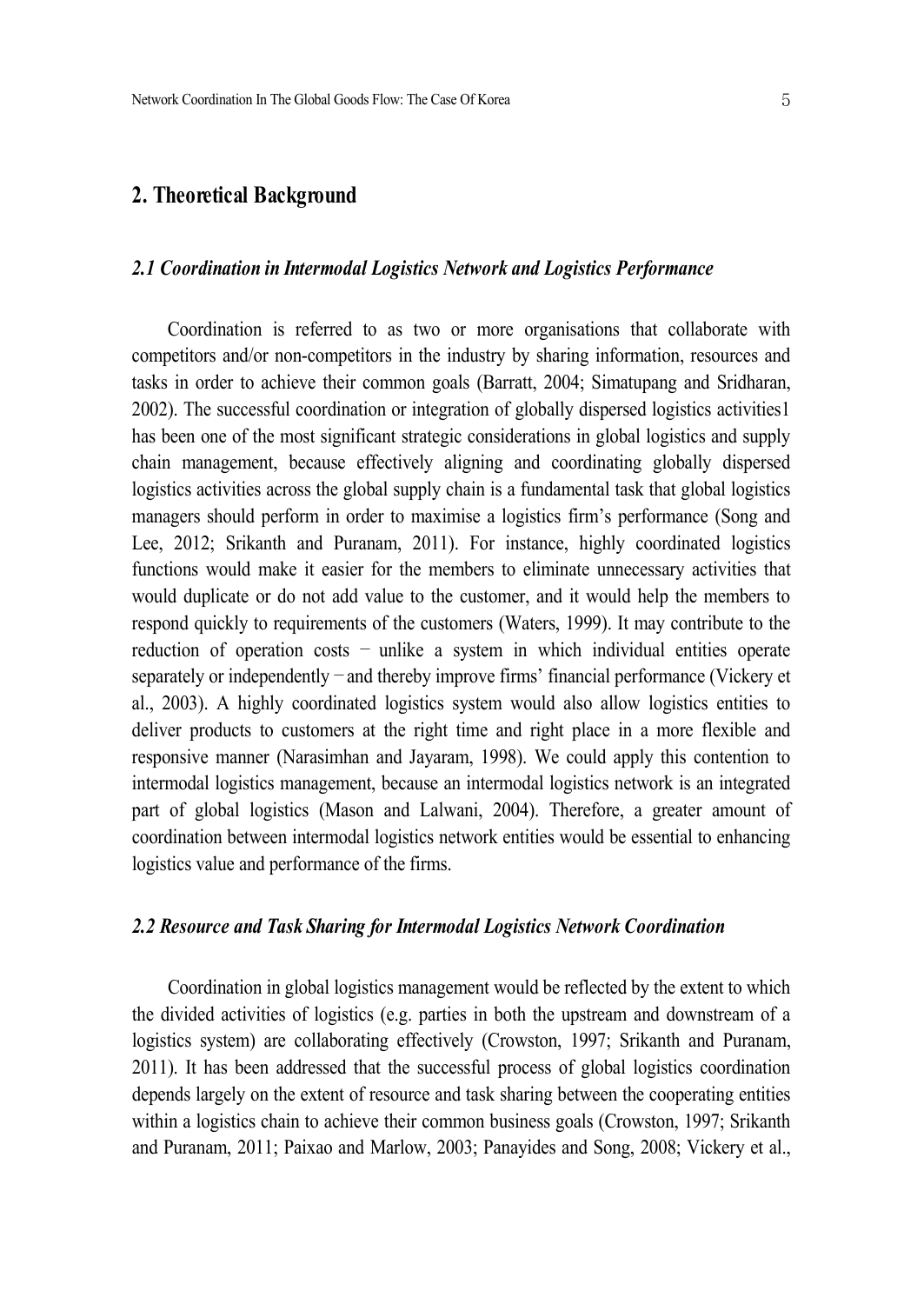2003). Therefore, a high level of coordination within an intermodal logistics network would be reflected in greater resource and task sharing between players of the network.

With regard to the types of resources intermodal logistics operators share for greater intermodal logistics network coordination, we consider both tangible and intangible resources (Barney, 1986). For instance, shared resources such as facilities, equipments, information systems, and materials or assets, could be included in the tangible resources, and exchanged information or knowledge would be classified in the intangible resource categories (Lee and Song, 2010).

On the other hand, the tasks to be shared among intermodal logistics network entities would encompass various logistics activities, which are required to be done by intermodal logistics operators in a collaborative manner. For example, in order to ensure that the cargoes be moved flexibly to the next stage of the logistics flow and then to successfully be integrated into the global logistics flow, the intermodal logistics operators are required to share the various logistics services, such as pick-up service, delivery notification, a special handling service for customers that require particular service, inbound/outbound bill of lading (B/L), container tracking and information, warehousing, storage and packing, (Robinson, 2002; Carbone and de Martin, 2003; Bichou and Gray, 2004; Roh et al., 2007).

## *2.3 Social Network Embeddedness for Intermodal Logistics Network Coordination*

A social network perspective has been considered as a critical coordination mechanism that facilitates resource and task sharing between organisations within a network (Gulati, 1999; McEvily and Zaheer, 1999). The coordination advantages of the social network may vary depending upon a firm's different position in a network (Burt, 1992; Gulati, 1999; McEvily and Zaheer, 1999; Rowley et al., 2000). This view has been referred to as the network embeddedness perspective. According to this, the different levels of a firm's position within a network engender different opportunities to access social capital such as knowledge, resource and work sharing across the firms; it also alters the network-based advantages, which then leads to different levels of a firm's performance (Burt, 1992; Uzzi, 1997). Network embeddedness perspective indicates two types of positioning mechanisms: structural and relational embeddedness (Gulati, 1999).

The structural embeddedness perspective acknowledges that the structure of social network ties affects opportunities to acquire external resources, and a firm which is embedded in a superior position in a network can gain more social capital (Burt, 1992). There are some key variables of structural embeddedness such as network density and the structural hole. The network density is referred to as the extent to which the ties among the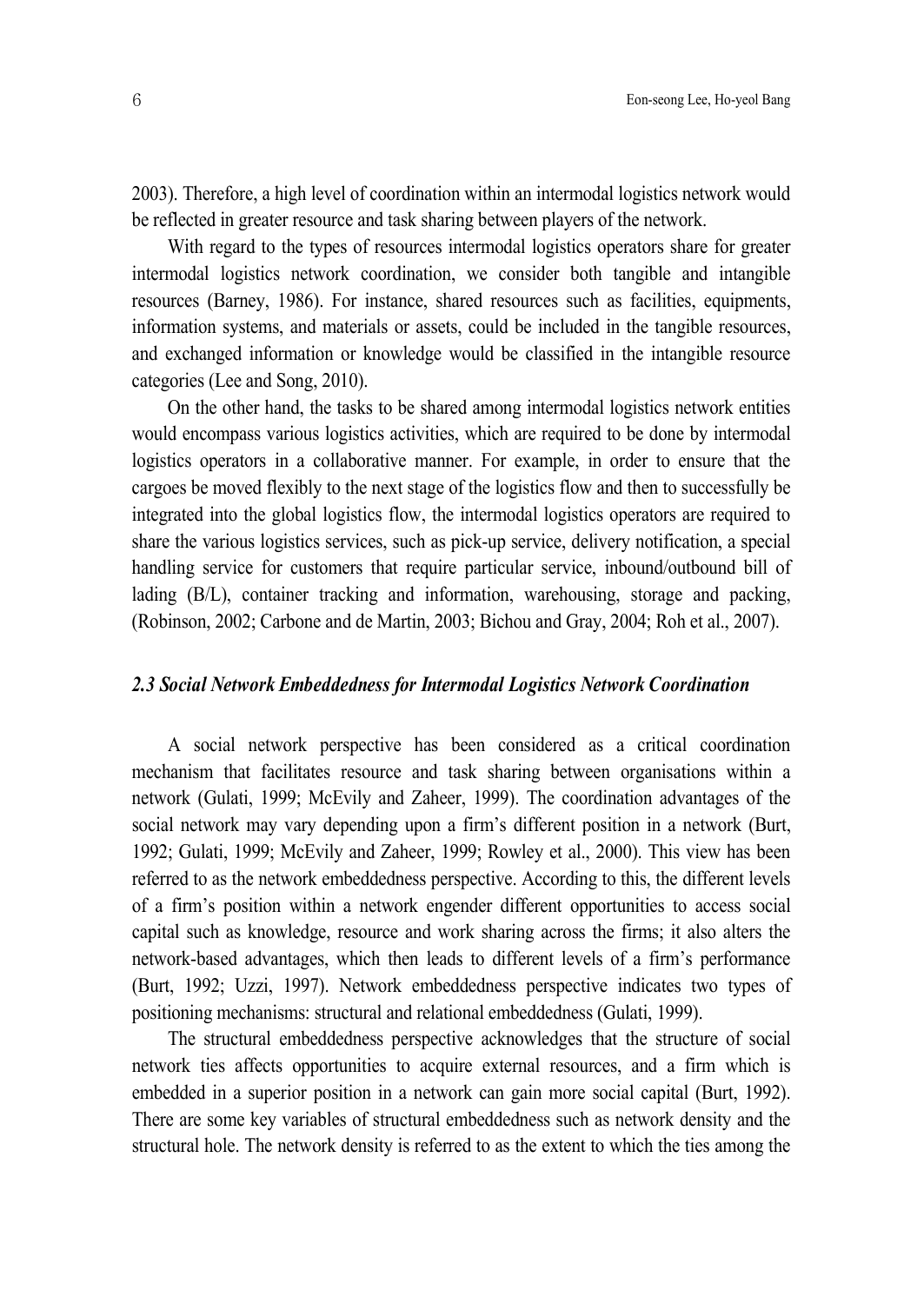actors are inter-connected in a network (Grantovetter, 1973). We can apply the network density concept to intermodal logistics network practices. An intermodal logistics network consists of multiply linked firms in sea and land transportation, within which the entities would be linked through vertical (i.e. buyer  $-$  supplier relationship) or horizontal (i.e. competitors operating in the same business) relationships. Firms which are densely embedded in a network by having as many ties as possible would be in a superior position to access various resource and tasks (Gulati, 1999; McEvily and Zaheer, 2001). Therefore, a higher network density would give firms in an intermodal logistics network more opportunities for greater resource and task sharing.

Another coordination mechanism of network structural embeddedness is 'bridging ties'. A structural hole is referred to as the gaps between firms otherwise disconnected in the network (Burt, 1992). Burt (1992) developed a 'bridging tie' terminology, which means the practice when a focal firm spans structural holes in a network. The bridging of structural holes would facilitate resource and task sharing among the firms within a network because it connects firms in the network although they have not been directly linked (But, 1992; McEvily and Zaheer, 2001). This argument may validate the proposition that bridging ties would help a focal firm in an intermodal logistics network to be superior to access more opportunities to network capital and as a result it would facilitate greater resource and task sharing between the network players (Gulati, 1999).

The other network embeddedness mechanism is relational embeddedness. Tie strength is the most important indicator of relational network embeddedness (Uzzi 1997; Rowley et al., 2000), and it is defined as "a combination of the amount of time, the emotional intensity, the intimacy, and the reciprocal services which characterise the tie" (Granovetter, 1973, p. 1361). There is a contention that strong ties have the following notable benefits on resource and task sharing within a network. Firstly, keeping strong relations would enable the entities to establish mutual trust between organisations, and this then facilitates the exchange of valuable resources and information that are themselves difficult to acquire from an arm's-length transaction (Uzzi, 1997). Secondly, strong and close ties can promote in-depth and more open communication. This allows actors to share knowledge that is more tacit, which could not be easily transferred unless the actors are not close to each other (Uzzi, 1997). In addition, this would enable the actors to respond to each other's needs more quickly and appropriately, which helps to effectively and efficiently coordinate the different tasks of all the actors (Uzzi, 1997). These contentions may ensure that if intermodal logistics network operators keep strong relations with other operators, they will trust each other more and would be more proactive in sharing resources and tasks; this, consequently, would increase the coordination related synergy effect.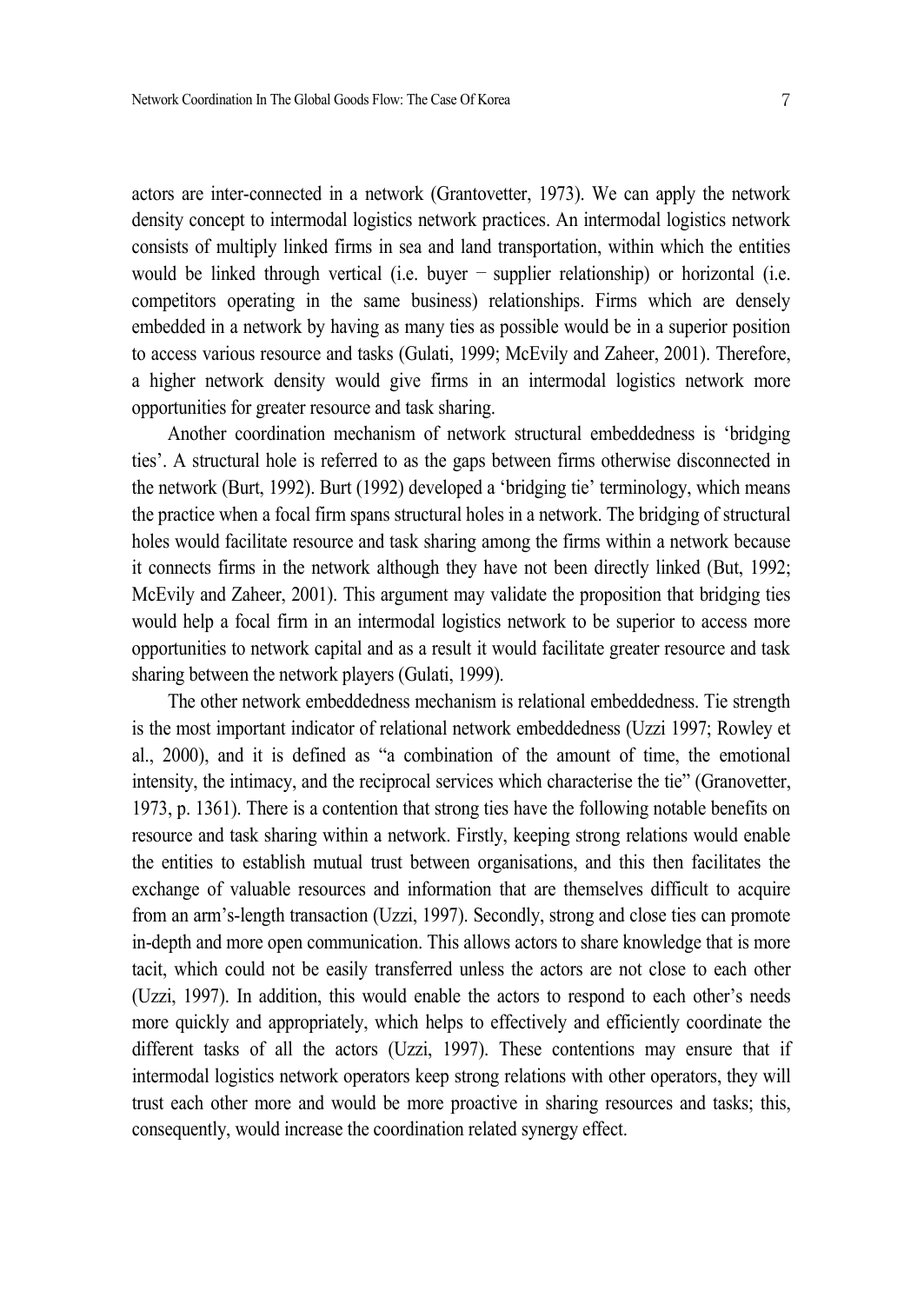The aforementioned theoretical discussion about intermodal logistics network embeddedness, resource and tasks sharing and intermodal logistics performance is depicted in Figure 1.



**Figure 1.** Conceptual Framework

# **3. Research Method**

This study employs an explorative qualitative method, i.e. a small scale exploratory interview method. Explorative interview methods are widely used to explore little known issues and identify the relevant patterns that have occurred in the field by allowing researchers to collect data in which selected participants freely express their opinions, thoughts or beliefs on the current research problems (Song and Lee, 2012). Therefore, the explorative interview method would be useful for this study in exploring the general patterns about the proposed conceptual relationship by reflecting the subjective opinions of company managers and specialists in the intermodal logistics industry on the current research issue. With regard to a geographical scope of this research, the Korean intermodal industry, in particular the intermodal logistics network established in Busan Port in Korea, was chosen for the empirical analysis, since the strategic significance of Busan Port as a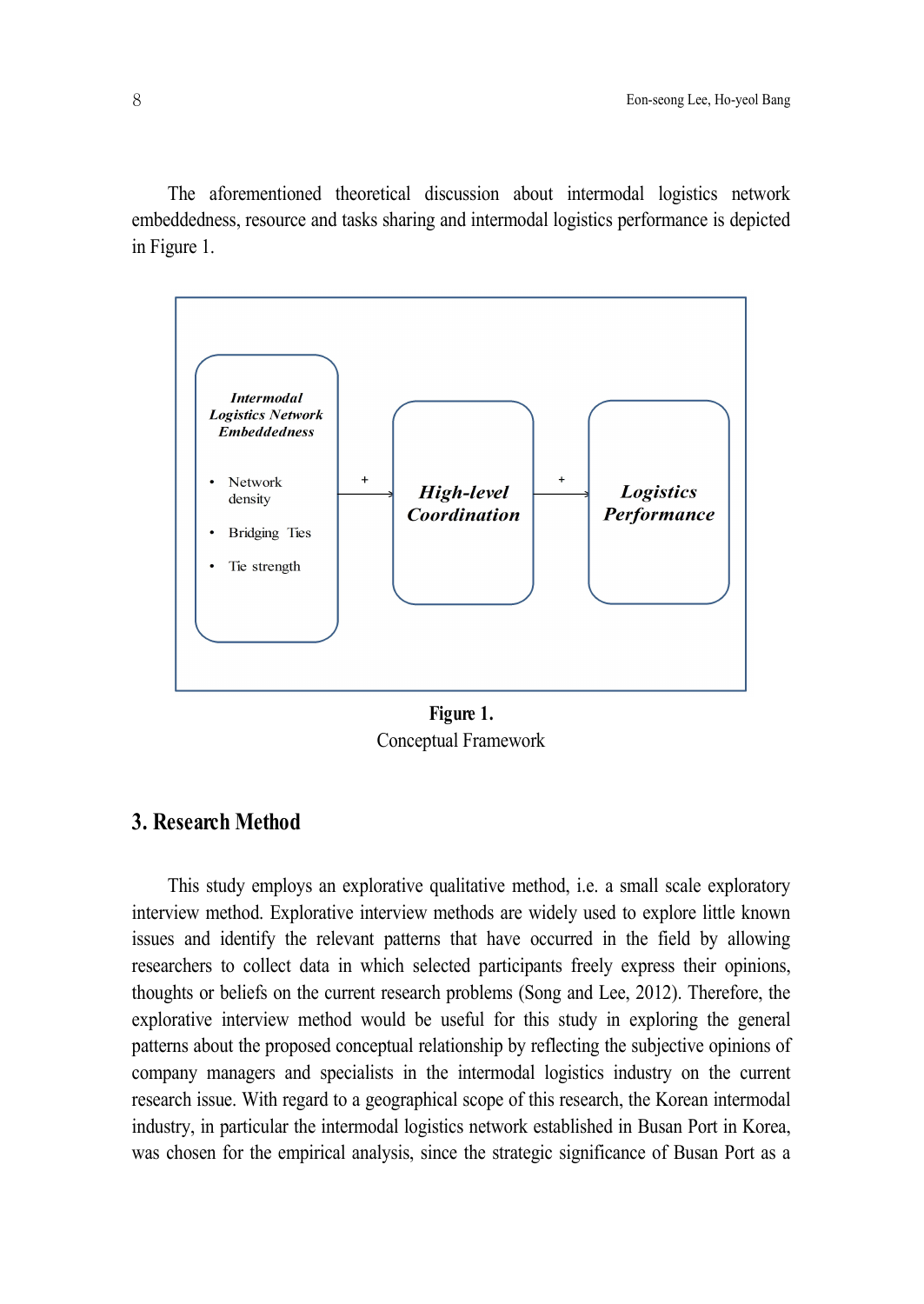key logistics centre in Asia has steadily increased as it ranks fifth in the world in terms of ports, its intermodal logistics system has been recognised as being very efficient and successful.

For the explorative interview method, a semi-structured face-to-face interview with an open-ended questionnaire was conducted, and a total of ten interviewees from intermodal logistics operators, researchers and policy makers involved in the Busan Port intermodal logistics industry participated in the interview. The empirical analysis has focused merely on the sea and road intermodal transport logistics flows. This is because the rail transportation, which is connected to the sea transportation both inbound and outbound of Busan Port, accounts for very small ratio, only less than ten percent out of the total, whilst the road transportation makes up over ninety percent of the total. The interviewees were selected from companies that included shipping companies, freight forwarders, port terminal operators and road transport operator, and are themselves all specialists in the Busan Port intermodal logistics industry. The selected companies are some of the most prominent companies in the industry, having a healthy financial structure and good reputation in the Busan Port intermodal logistics industry. A brief profile of each of the companies that consented to the interview is described in Table 1.

| Type of Company                       | Title of the Interviewee                           | Types of Business Origin         |  |
|---------------------------------------|----------------------------------------------------|----------------------------------|--|
| Port Terminal Operators               | <b>CEO</b>                                         | General port-terminal operations |  |
|                                       | General Manager/ Container<br><b>Business Team</b> | General port-terminal operations |  |
|                                       | General Manager/ Planning Team                     | <b>Busan Port Authority</b>      |  |
| Freight forwarders                    | General Manager/Marketing Team                     | International freight forwarding |  |
|                                       | <b>CEO</b>                                         | International freight forwarding |  |
| Shipping companies                    | Head of Operation Department                       | International sea transport of   |  |
|                                       |                                                    | container cargoes by ships       |  |
|                                       | General Manager/Marketing Team                     | International sea transport of   |  |
|                                       |                                                    | container cargoes by ships       |  |
| Road transport operator               | General Manager                                    | General road transport operator  |  |
| <b>Busan</b><br>Development Institute | <b>Chief Researcher</b>                            | Governmental research and        |  |
|                                       |                                                    | policy institute for Busan       |  |
|                                       |                                                    | Development                      |  |
| Busan Metropolitan                    |                                                    | Port Logistics Division          |  |
| Government                            | Specialist                                         | Busan Metropolitan City          |  |

#### **Table 1.**

|  |  | Profiles of the Interviewed Companies |  |  |
|--|--|---------------------------------------|--|--|
|--|--|---------------------------------------|--|--|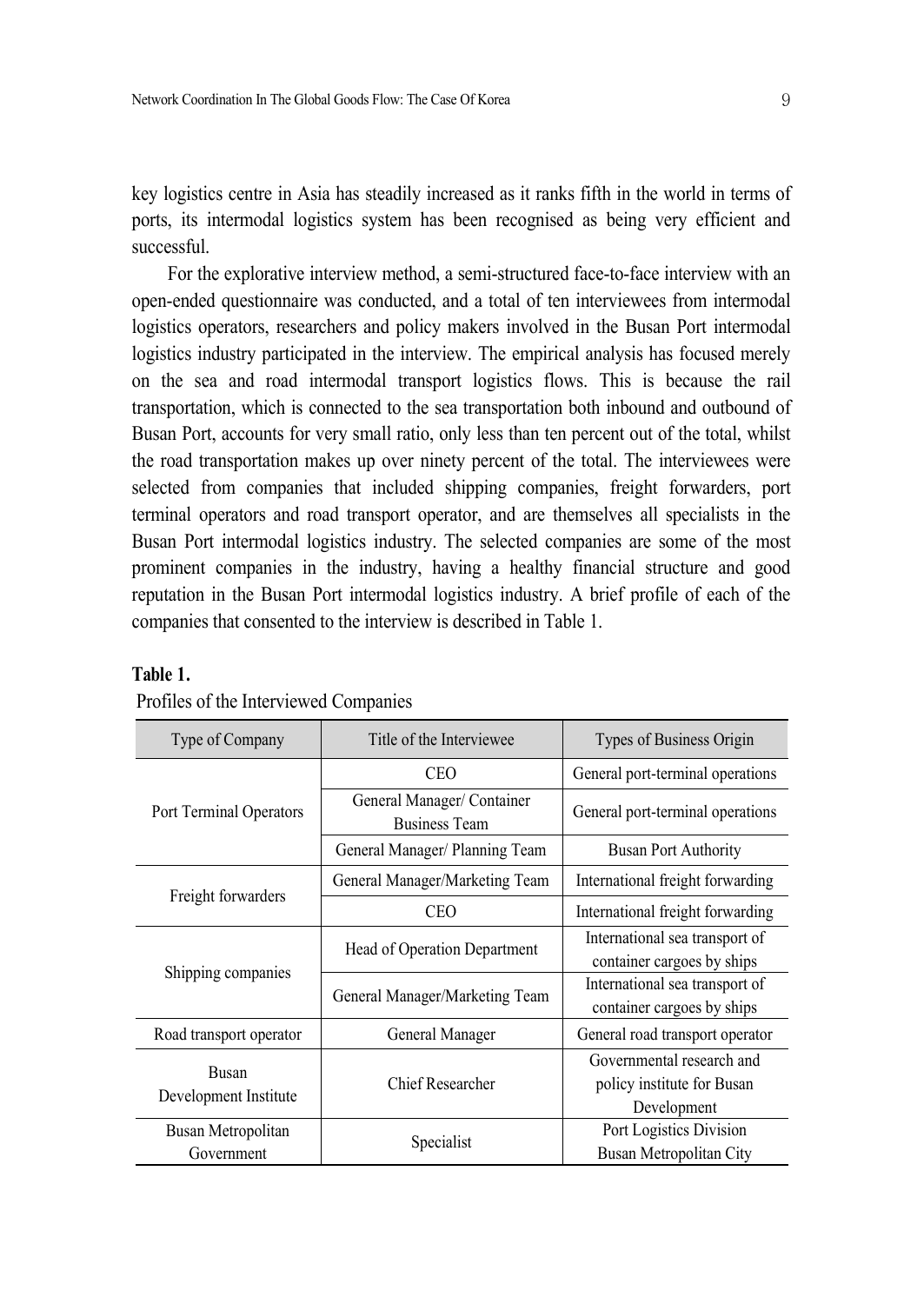The interviewees from these companies are the presidents or general managers from each company, those who have a rich knowledge of their operations and strategies and can discuss the research questions while simultaneously providing a wide range of insight into the overall market situations in the industry. The specialists are the experts and policy makers who work in leading research centers under government institutions in the maritime and intermodal logistics field. After performing the pre-test with the participation of two practitioners, the main interview was then conducted in January 2013. Four of the interviews were digital recorded, but the others refused due to both confidentiality and personal reasons. Each interview lasted between 40 and 100 minutes.

## **4. Findings**

The empirical results consist of the following two parts: intermodal logistics network embeddedness and coordination, and its impact on logistics performance. The findings from the explorative study are presented based on the subjective answers of the interviewees.

## *4.1 Intermodal Logistics Network Embeddedness and Coordination*

The interviewees were initially given an explanation of the concept of intermodal logistics networks, coordination and logistics performance. The interviewees were asked to think of one intermodal logistics network in which their company is involved and then answer the interview questions relating to their particular network. In the case that their company was involved in more than one intermodal logistics network, they were asked to think of the one that they consider as being most significant to their company's logistics activities.

The intermodal logistics network tie was measured as the linkage which is connected with other players in the network in forms of inter-firm transaction relationships as a buyer and service provider, or inter-firm cooperating relationships either formally such as contract-based cooperation e.g. strategic alliance, marketing agreements, etc., or informally such as inter-firm associations, informal meetings or contacts between employees. The tie strength between the network players was explored by asking the following aspects: the extent of how frequently your company keeps in touch with other companies with which they are linked; the extent to which your company respects the other companies' opinions when making common business decisions; the extent to which your company considers the transacting companies to be very important to both your business and mutual interests; and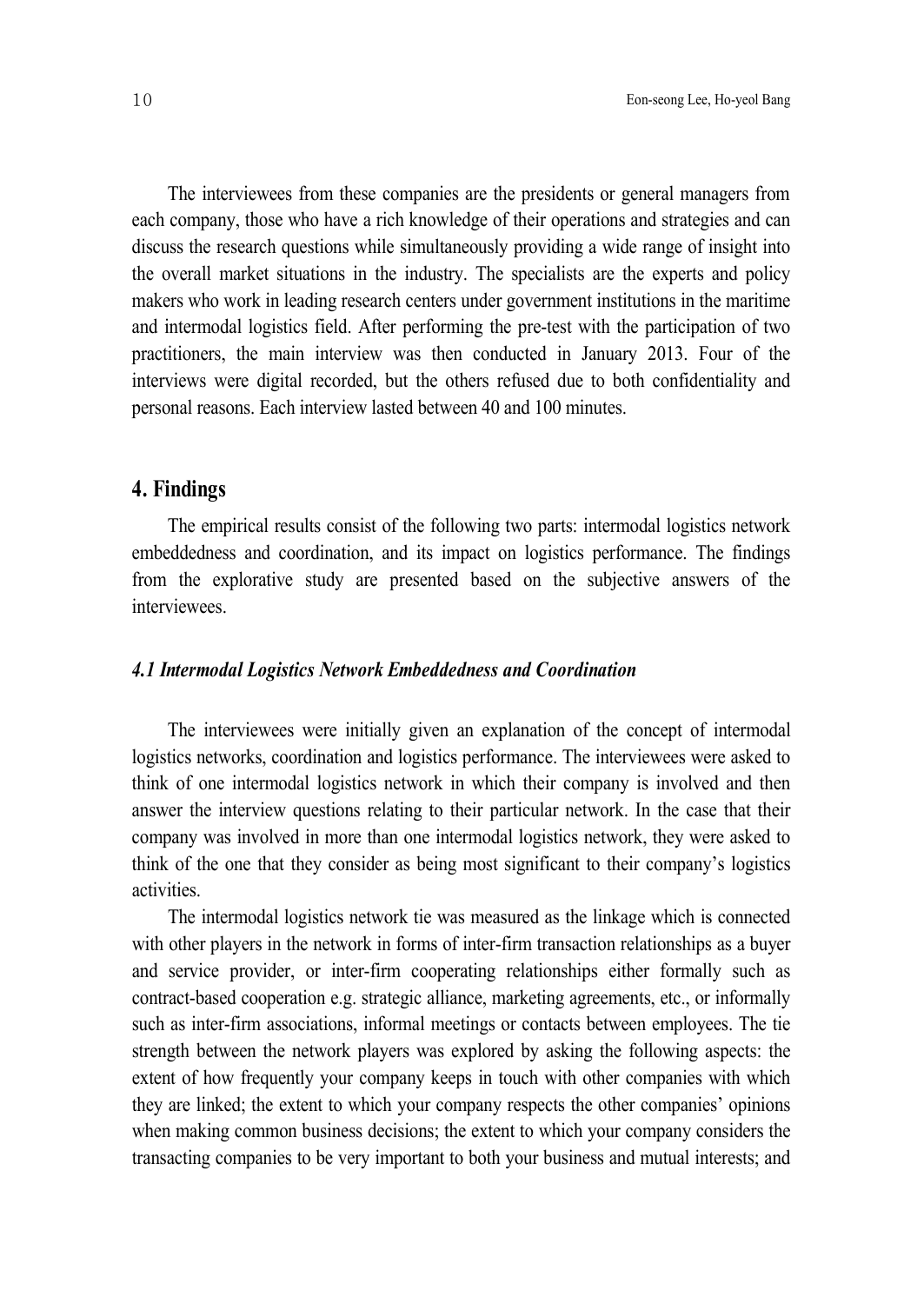the extent to which your company believes the transacting companies will not cheat your company (Uzzi, 1997; Yi-Renko et al., 2001).

The answers from the interviewees show that they are generally establishing strong and close relationships with other entities within the intermodal logistics network, in that they frequently contact with each other through emails, telephones and/or formal or informal meetings, respect to each others and regard their transacting companies as very important for their mutual interests.

With regard to the extent of the number of ties which intermodal logistic network players have, all the interviewees were asked whether their respective companies have a great number of ties in the intermodal logistics network, and how many companies, approximately, are connected with each other in the network. Although the interviewees could not provide approximate numbers of the connected ties, all of the interviewees agreed that they are all generally densely connected with other companies in the intermodal logistics network, in that they are transacting or cooperating with other network players as many ways as they can, in order to perform the logistics activities more effectively and efficiently.

The last network embeddedness issue is about bridging ties. The issue of bridging ties was investigated by asking whether a focal company can span a structural hole by connecting other companies which are linked with the focal company but don't have direct ties between themselves. The interviewees addressed that they often, when necessary, play a bridging role in introducing companies to one another. For example, when freight forwarders have to handle excessive cargoes during peak season and are unable to deal with this cargo with their capacity, they often seek other companies to handle the excessive goods in their place. In the event that the initial company asked is still unable to handle the excessive cargoes, the focal company will introduce their customers to another third company which has spare capacity to deal with the cargo. These practices, therefore, indicate the prevalence of a focal company's bridging ties between both their transacting company and the other, third-party company.

In order to investigate the impact of the network embeddedness on the intermodal logistics network coordination, the interviewees were asked whether and how the tie strengths, the numbers, and the bridging ties themselves can facilitate resource and/or tasks sharing between the companies in the networks. All of the interviewees expressed the similar opinion that greater numbers of and stronger relationships with other companies in the network promote effective resources and tasks sharing. As a result, this helps the players to cooperate and work together effectively. Most of the interviewees said that, as they have more cooperators and transactions in the network and keep those relations closer, they could interact with various companies, could establish stronger mutual trusts with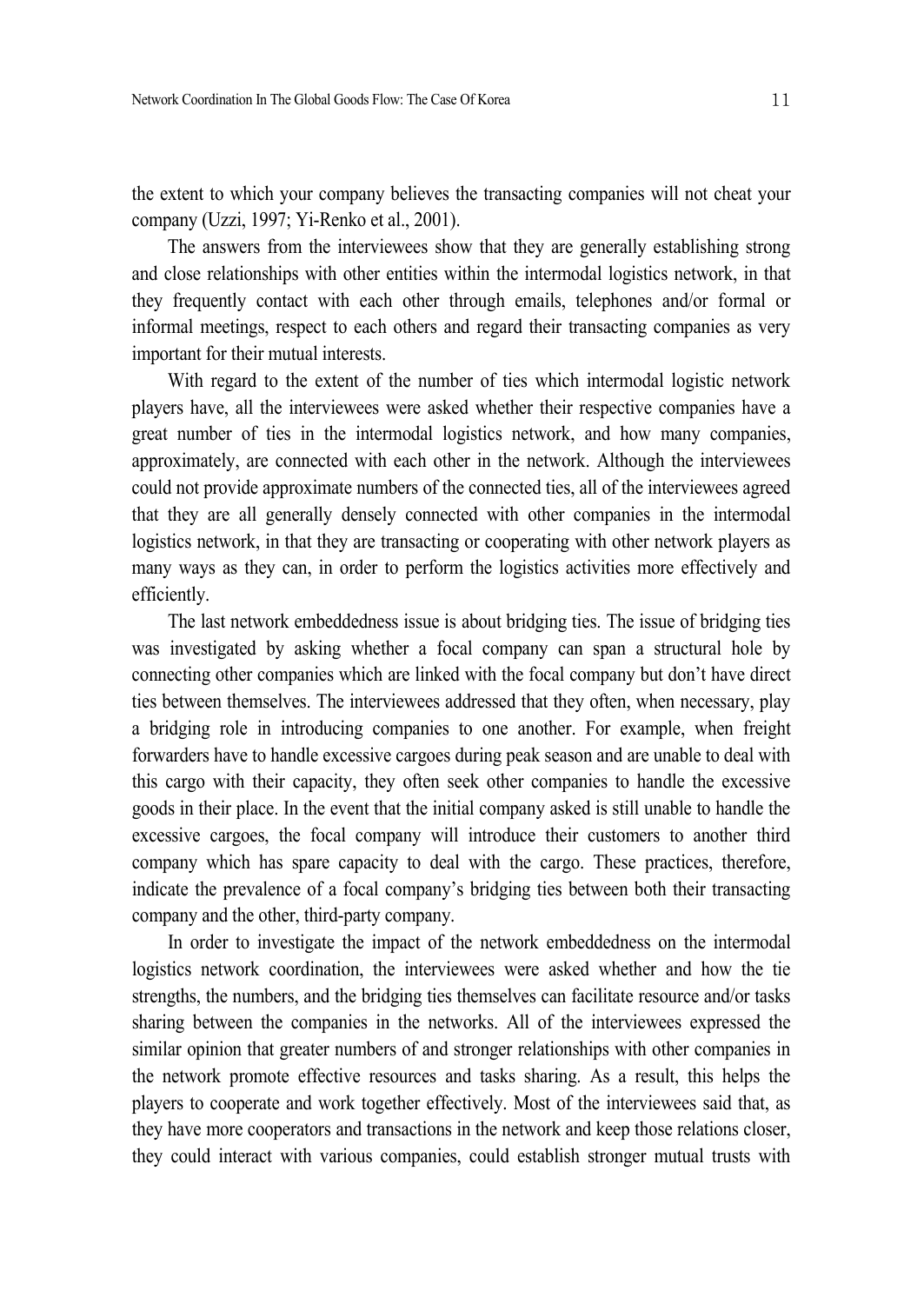other players, could exchange more useful resources and information, and could therefore share a lot of works so as to make cargoes move more quickly and efficiently. These results would support the previous contentions which highlight the relational benefits acquired from strong and dense ties (Uzzi, 1997; McEvily and Zaheer, 2001).

The interviewees also addressed the positive impact of bridging ties on resource and task sharing between the companies in the intermodal logistics network. For example, as we have seen before, companies in the network often introduce and/or are introduced by other companies in order to correspond to excessive works, and it was revealed that these practices have helped insofar as they allow companies to proactively share useful information or knowledge as well as related tasks. According to an interviewee, the prospect of bridging ties is also helpful in improving mutual interests of the cooperating companies, because the company that gives excessive cargoes to the third company could fulfill their customers' needs immediately without any delays by receiving the other company's assistance, and they might also expect the similar benefits from the other companies in the future. These practices reveal that firms' bridging ties would facilitate both resource and task sharing advantages between firms in the network because it may allow them superior access to information. This result also supports existing contentions (Burt, 1992; McEvily and Zaheer, 2001).

The above interview results are consistent with previous evidence which states that the extent of strong, high numbers of and bridging ties in the intermodal logistics network may facilitate vigorous resource and task sharing between organisations and therefore determine the higher level of inter-firm coordination (Krackhardt, 1992; Uzzi, 1997). Having these empirical findings in mind, this paper suggests the following propositions:

- *Proposition 1 : The extent of relational and structural embeddedness among players within an intermodal logistic network is positively associated with the level of inter-firm coordination of the network.*
	- *P1a : A great number of ties in an its intermodal logistics network may facilitate great resource and task sharing with other players in the network.*
	- *P1b : The strong ties that a company has in its intermodal logistics network may facilitate greater resource and task sharing with other players in the network.*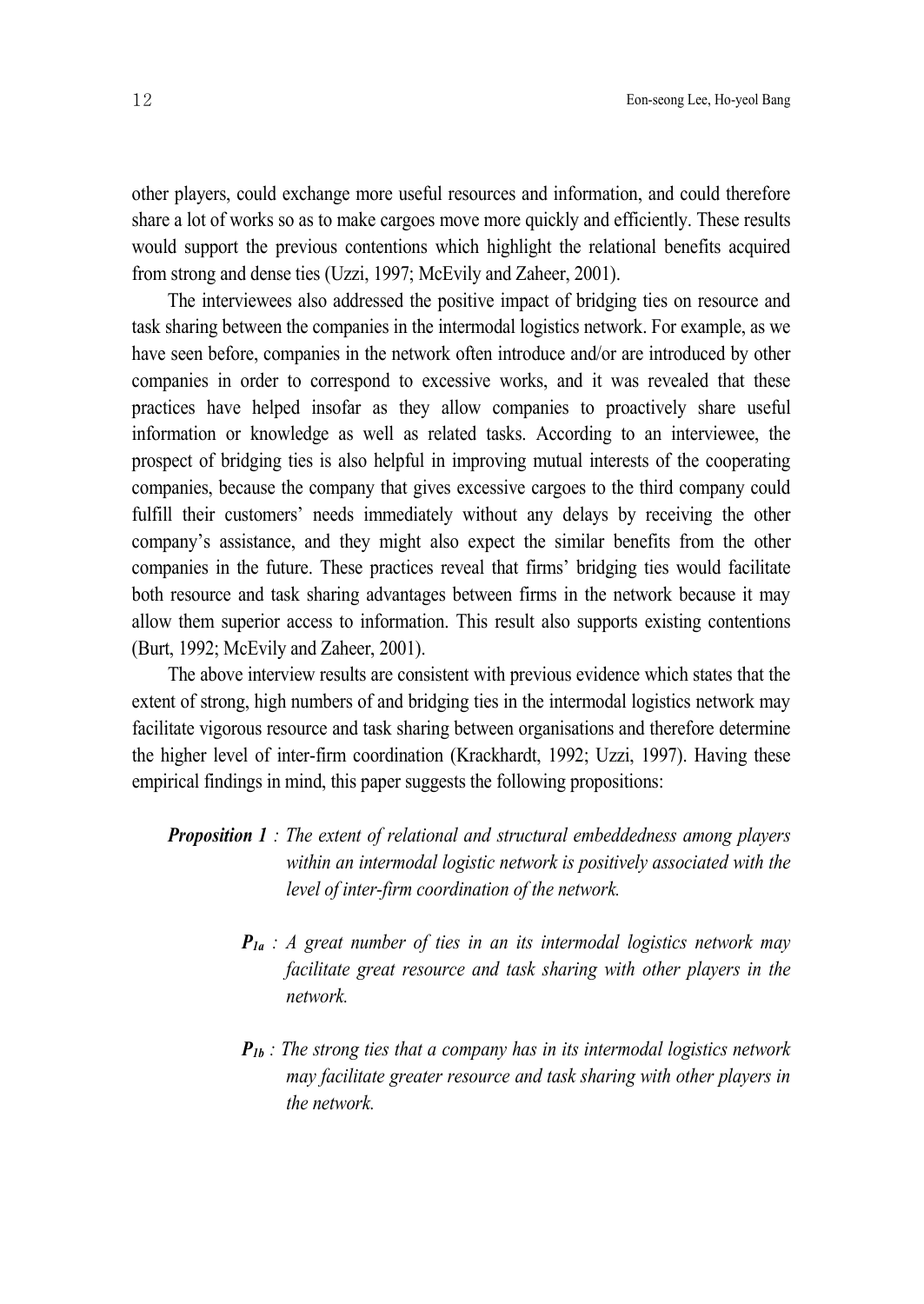*P1c : Bridging ties between companies in its intermodal logistics network may facilitate a given company's great resource and task sharing with other players in the network*

## *4.2 Network Coordination and Logistics Performance*

As a final part of the interview, the effect of a high level of inter-firm coordination on the logistics performance was explored by asking all the interviewees these questions: "What is your view on the idea that resource and task sharing with other companies in the intermodal logistics network would help your company and other companies in the network to improve logistics performance, e.g. improvement of service quality (e.g. service responsiveness, flexibility, reliability and safety) and operational efficiency (e.g. reduction of lead time and business costs), thereby contributing to the improvement of logistics performance of the entire network?" All the interviewees agreed the positive influence of resource and task sharing on the enhancement of the logistics performance, both for individual entities as well as the entire network. Looking at the answers carefully, one interviewee from a port terminal operator mentioned that:

"We could make best use of the shared resources such as some facilities or equipments, and it helps to reduce our costs and time, as well as to respond to our customer's demands flexibly. We also share many tasks with other operators in our logistics network, such as storing and handling cargoes, empty containers handling with warehousing companies and shipping companies. I am confident that this resource and task sharing would definitely facilitate the improvement in our service quality, such as increased customer responsiveness, service flexibility and reliability, work productivity, and the reduction of the lead time and business costs. In addition, it would certainly be true that these advantages would eventually lead to the enhancement of the system efficiency and service quality of the entire intermodal logistics services in Busan Port."

The interviewees also addressed additional benefits of a high level of coordination by mentioning that the resource and tasks sharing have enabled them to communicate more openly and made their relations more mutually dependent. This has facilitated the development of useful device or data processing routines in order to jointly solve business problems which they may all have in common. In addition, as they share more information, they could increasingly understand other companies' various business situations and practices, and better work together by adjusting themselves in a more collaborative and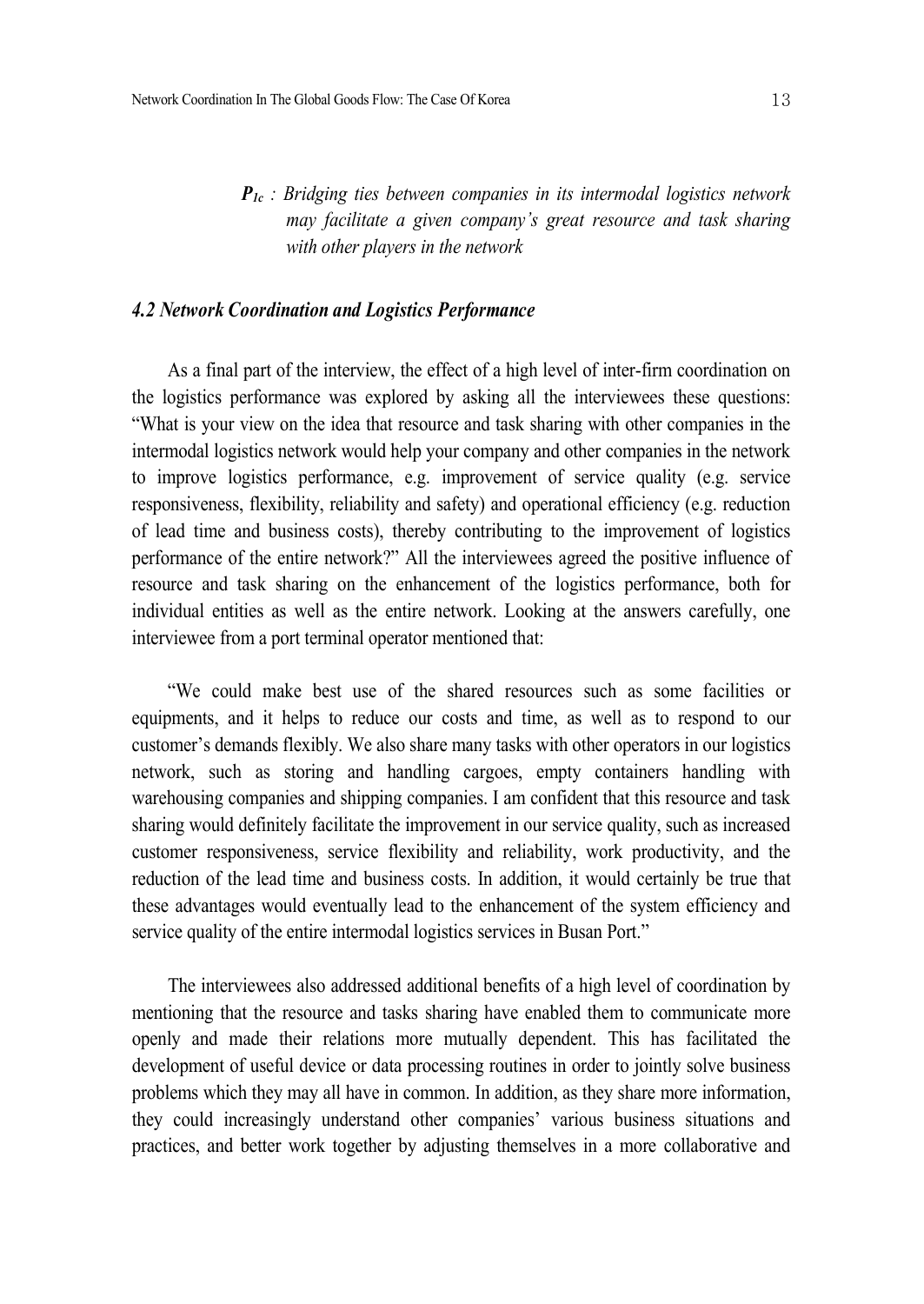flexible manner. This helps them to identify and eliminate duplicated works or wasteful activities, as well as to avoid unnecessary conflicts, and to compromise their own interests for their common goal, i.e. maximisation of the performance of the entire logistics system wherein they belong. As a result, they think that the successful coordination of intermodal logistics network entities would be crucial in enabling them to realise a higher level of logistics performance, not only for their individual company but also for efficiency of the entire network system.

The above answers reveal that resource and task sharing helps to reduce lead time and costs, and from there helps to improve service effectiveness. Therefore, it is believed that the high level of coordination of an intermodal logistics network may have a strong positive influence on the enhancement of the logistics performance of individual companies in the network, as well as the integrated services of the entire logistics network. This positive relationship is consistent with previous studies which highlight the effectiveness of highly coordinated inter-organisational relationships realised throughout resource and task sharing on the improvement of the service quality of logistics firms (Jahre and Jensen, 2010; Panayides, 2002), organisational efficiency and effectiveness (Yli-Renko et al. 2001), and market performance within a supply chain (Christensen et al., 2005). From these results, the following proposition may be suggested.

*Proposition 2 : A higher level of coordination in the intermodal logistics network is positively associated with the improvement of the logistics performance of the logistics firms and the entire network.*

## **5. Discussion and Conclusions**

The purpose of this study is to examine the significance of inter-organisational coordination mechanism in successfully managing intermodal logistics activities, and to investigate how the greater intermodal logistics network coordination can be realised and whether the coordination really helps to maximise the logistics performance of the firms within the network as well as the entire network. The theoretical basis for this argument are social network embeddedness theories, which are themselves engaged in organisational coordination mechanism and its subsequent impact on the enhancement of firms' performance.

The results of empirical analysis show that companies within an intermodal logistics network in Busan Port are establishing high numbers of strong ties with each other at both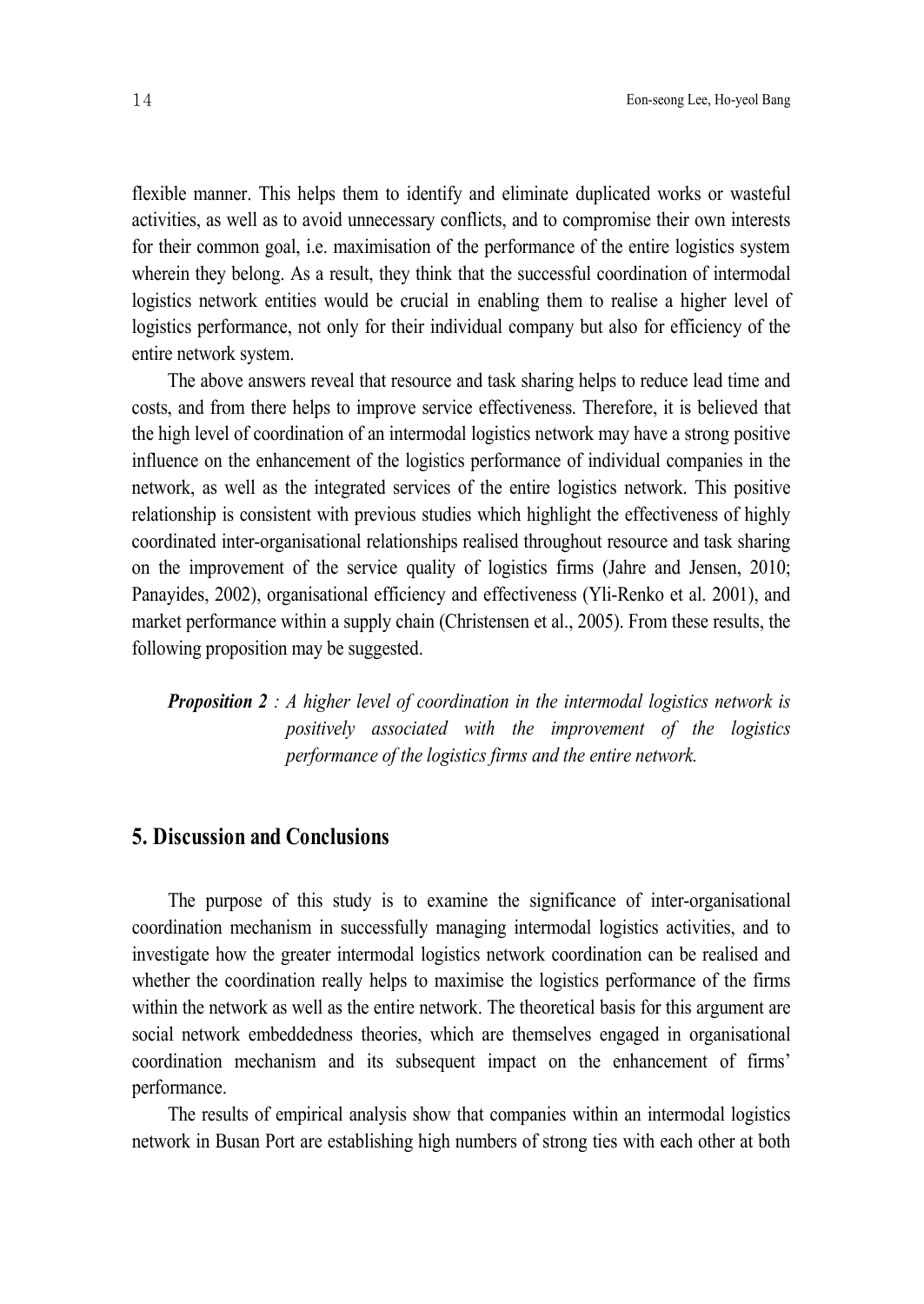vertical and horizontal level, and these strong and dense ties facilitate the greater sharing of resources and tasks among the companies. We also explored the role of bridging ties in promoting intermodal logistics network coordination. It has been revealed that the companies in the network have gained a lot of benefits from bridging ties, as a focal firm and other actors could share resources and tasks with each other through having the focal firm proactively connect other actors separated by a structural hole. The bridging ties have spanned the structural holes variously between the companies at both vertical and horizontal areas, and the bridging ties would have enabled access to new and diverse information as well as to new business opportunities.

The results of this research also indicate that a higher level of coordination of an intermodal logistics network would be positively related to the enhancement of the logistics performance of the individual firms in the network, as well as the entire network, through promoting the improvement of customer service and the reduction of time and costs. Many of previous works ensure that successful coordination of the market participants contributes to the reduction of costs, price and operational time (i.e. efficiency) and the enhancement of firms' responsiveness, flexibility and reliability (i.e. effectiveness) (Vickery et al., 2003; Chen et al., 2004). Thus, the findings of this study support the previous contentions, and therefore ensure that successful inter-organisational coordination through greater resource and task sharing between players would be a key strategic tool in moving towards the greater operational efficiency and higher level of service quality of intermodal logistics network.

This paper may provide meaningful strategic insight for the managers of logistics companies involved in the maritime and land transport industry, in terms of how they strategically manage the inter-organisational relationships within an intermodal logistics network in order to share more resource in particular knowledge and tasks so as to become a more integrated system. This paper also encourages managers to think more broadly about their managerial direction, and shift their thinking towards a more holistic approach, i.e. the integration of intermodal logistics network, rather than focusing solely on their own independent operations (Lee, 2012). Nevertheless, the arguments of this paper are solely explorative and qualitative in their research method. Being based on the qualitative results of this paper, future research may develop relevant hypotheses about the coordination mechanisms of intermodal logistics networks and their impact on logistics performance; and the hypotheses can be statistically tested by the usage of a quantitative research method. In addition, the geographical scope of this paper focuses merely on Busan Port in Korea. This therefore brings about limitations regarding generalisations of the empirical results. This limitation could be overcome, however, if future research looks to expand the regional scope of data collection to other countries, where the strategic importance of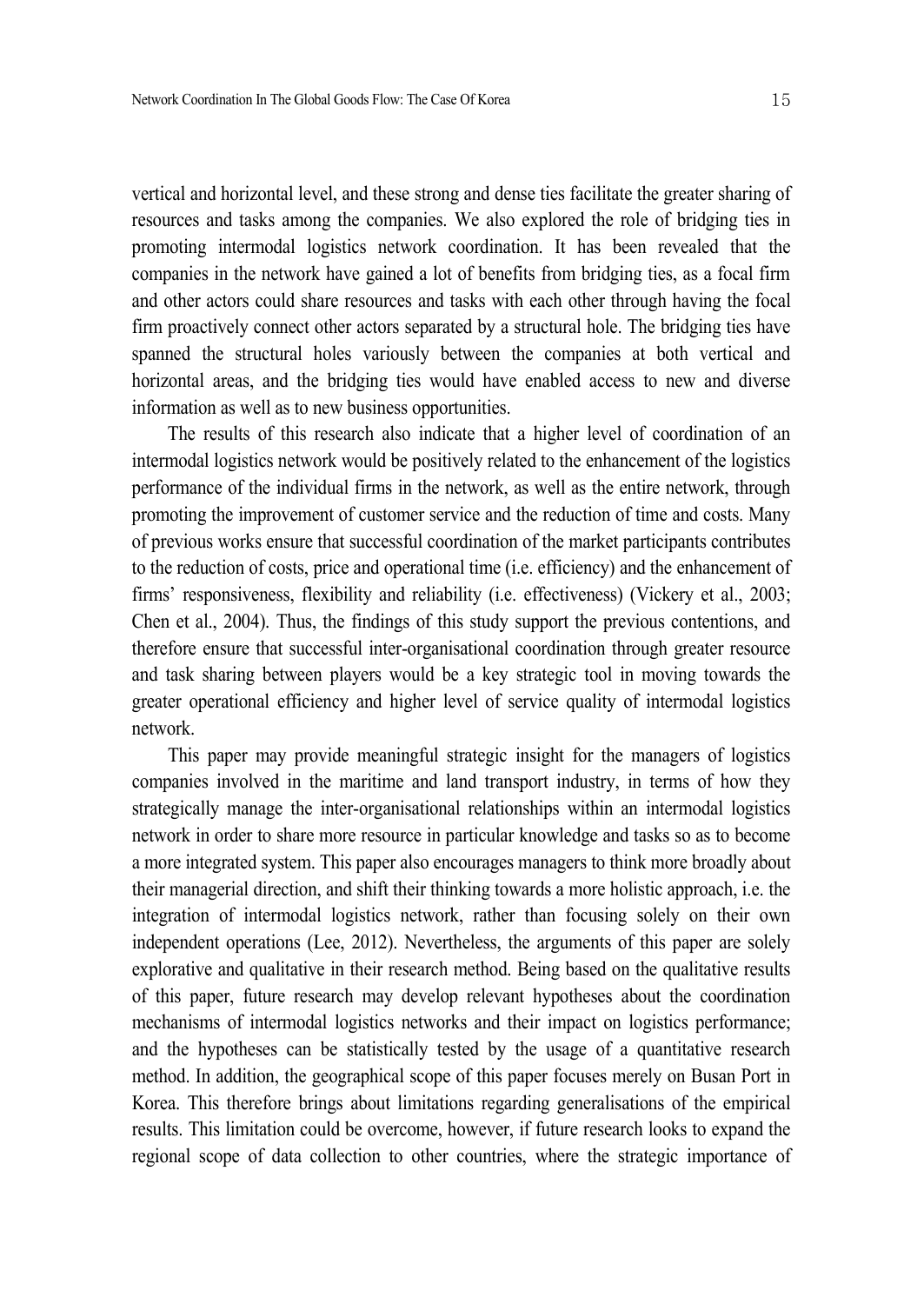intermodal logistics becomes greater (Song and Lee, 2012).

**Note** 

1. As the concepts of coordination, collaboration and integration have been often used interchangeably in logistics and business management (Jahre and Jensen, 2010; Fabbe-Costes and Jahre, 2006, 2008; van Wasenhove, 2006), this paper accordingly follows this view. An extensive review to differentiate those concepts is beyond this paper, and it would remain to be clarified in the future research.

# **Acknowledgement**

The authors wish to convey their gratitude to the interview participants for their professionalism, and for their valuable insights into the line of research on which the current paper is developed. They are also thankful for the support of the Center for International Exchange & Cooperation on Shipping, Port and International Logistics founded by the Ministry of Land, Transport and Maritime Affairs in Korea.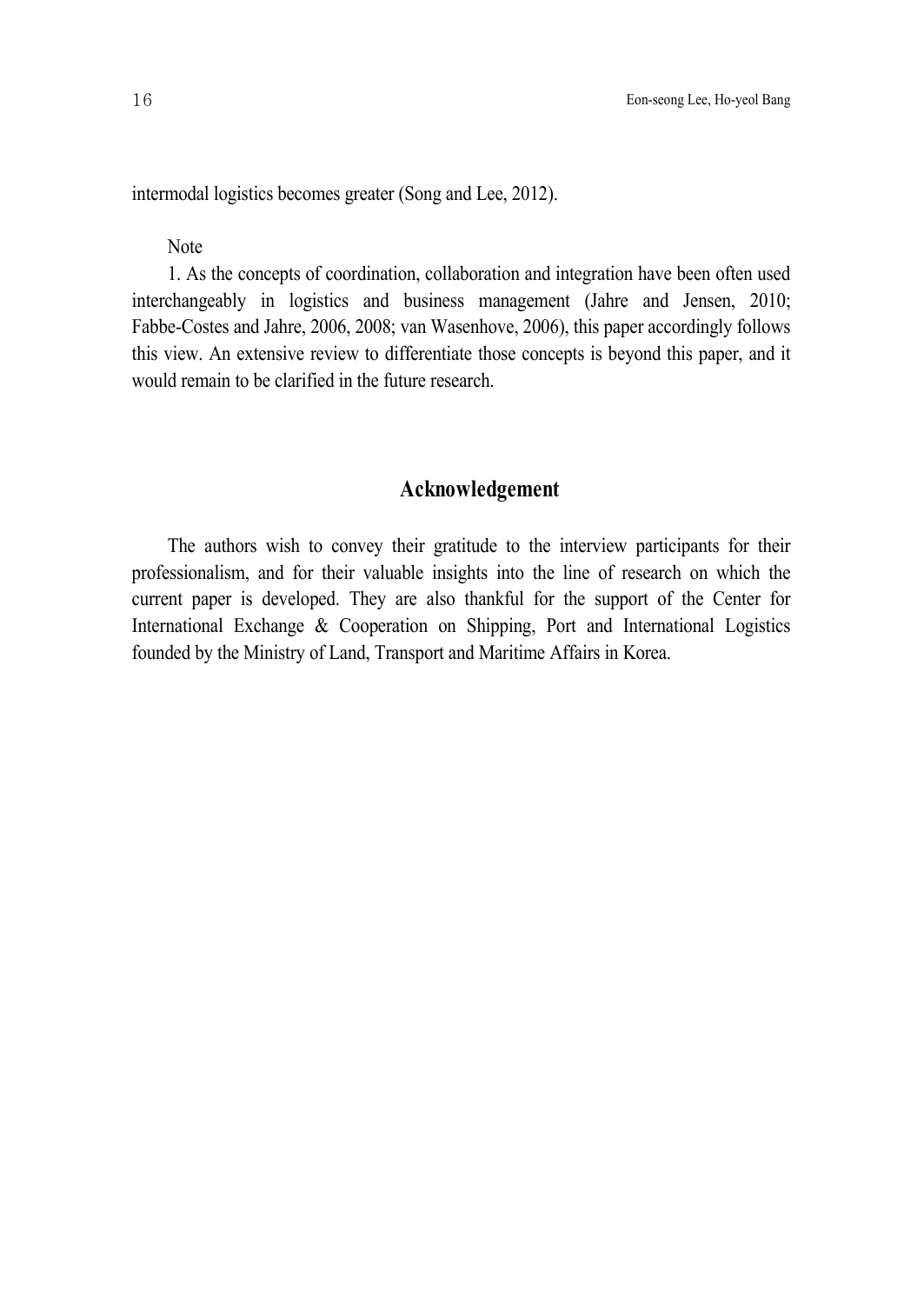# **References**

- Bahinipati, B. K., Kanda, A. and Deshmukh, S. G. (2009) "Coordinated Supply Management: Review, Insights, and Limitations", *International Journal of Logistics: Research and Applications,* 12(6), 407-422.
- Barney, J. B. (1986) "Strategic Factor Markets: Expectations, Luck, and Business Strategy", *Management Science,* 32, 1231-1241.
- Barratt, M. (2004) "Understanding the Meaning of Collaboration in the Supply Chain", *Supply Chain Management: An International Journal,* 9(1), 30-42.
- Bichou, K. and Gray, R. (2004) "A Logistics and Supply Chain Management Approach to Port Performance Measurement", *Maritime Policy and Management*, 31(1), 47-67.
- Burt, R. S. (1992) Structural Holes: *The Social Structure of Competition,* Harvard University Press, Boston.
- Carbone, V. and De Martine, M. (2003) "The Changing Role of Ports in Supply-chain Management: an Empirical Analysis", *Maritime Policy and Management,* 30(4), 305-320.
- Christensen,W., Germain, R. and Birou, L. (2007) "Variance vs. Average: Supply Chain Lead-time as a Predictor of Financial Performance", *Supply Chain Management: An International Journal,* 12 (5), 349-57.
- Crowston, K. (1997) "A Coordination Theory Approach to Organizational Process Design", *Organization Science,* 8(2), pp. 157-175.
- Fabbe-Costes, N. and Jahre, M. (2007) "Supply Chain Integration Improves Performance: the Emperor's New Suit", *International Journal of Physical Distribution and Logistics Management,* 37(10), 835-855.
- Grantovetter, M. (1973) "The Strength of Weak Ties", *American Journal of Sociology,* 78(5), 1360-1380.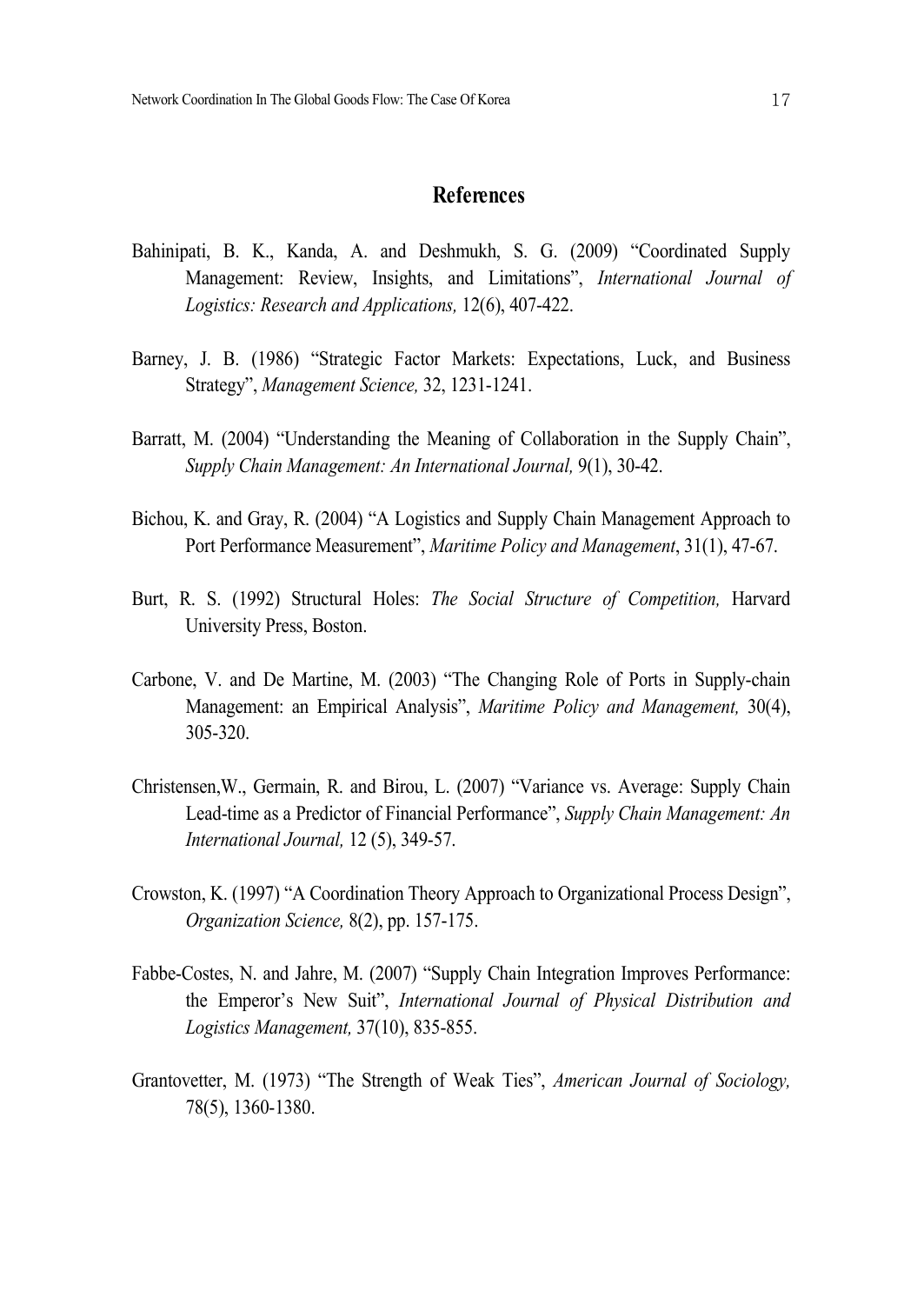- Gulati, R. (1999) "Network Location and Learning: the Influence of Network Resources and Firm Capabilities on Alliance Formation", *Strategic Management Journal,* 20(5), 397-420.
- Haasis, H. D. (2008), "Knowledge Management in Intermodal Logistics Networks", In Haasis, H.D., Kreowski, H. J. and Sholz-Reither, B. (eds.) *Dynamics in Logistics.* Springer, Berlin.
- Jahre, M. and Jensen, L. (2010) "Coordination in Humanitarian Logistics through Clusters", *International Journal of Physical Distribution & Logistics Management,* 40(8/9), 6578-674.
- Jayaraman, V., Ross, A. D. and Agarwal, A. (2008) "Role of Information Technology and Collaboration in Reverse Logistics Supply Chains", *International Journal of Logistics: Research and Applications,* 11(6), 409-425.
- Krackhardt, D. (1992) "The Strength of Strong Ties: the Importance of Philos in Organizations". In Nohria, N. and Eccles, R. (eds.), *Networks and Organizations: Structure, Form, and Action,* Harvard Business School Press, Boston, pp. 216-239.
- Lee, E-S. (2012) "Knowledge Exchange and Intermodal Logistics Network Integration: Social Network Embeddedness Perspective", *Journal of International Logistics and Trade,* 10(2), 3-19.
- Lee, E-S. and Song, D-W. (2010) "Knowledge Management for Maritime Logistics Value: Discussing Conceptual Issues", *Maritime Policy and Management*, 37(6), 563-583.
- Mason, R. and Lalwani, C. (2004) "Integrating Transport into the Supply Chain to Improve Supply Chain Performance", In Lalwani, C., Mason, R., Potter, A. and Yang, B. (eds.), *Transport in Supply Chain, Logistics and Operation Management Section,* Cardiff Business School, Cardiff, pp. 13-20.
- McEvily, B. and Zaheer, A. (1999) "Bridging Ties: A Source of Firm Heterogeneity in Competitive Capabilities", *Strategic Management Journal,* 20(12), 1133-1156.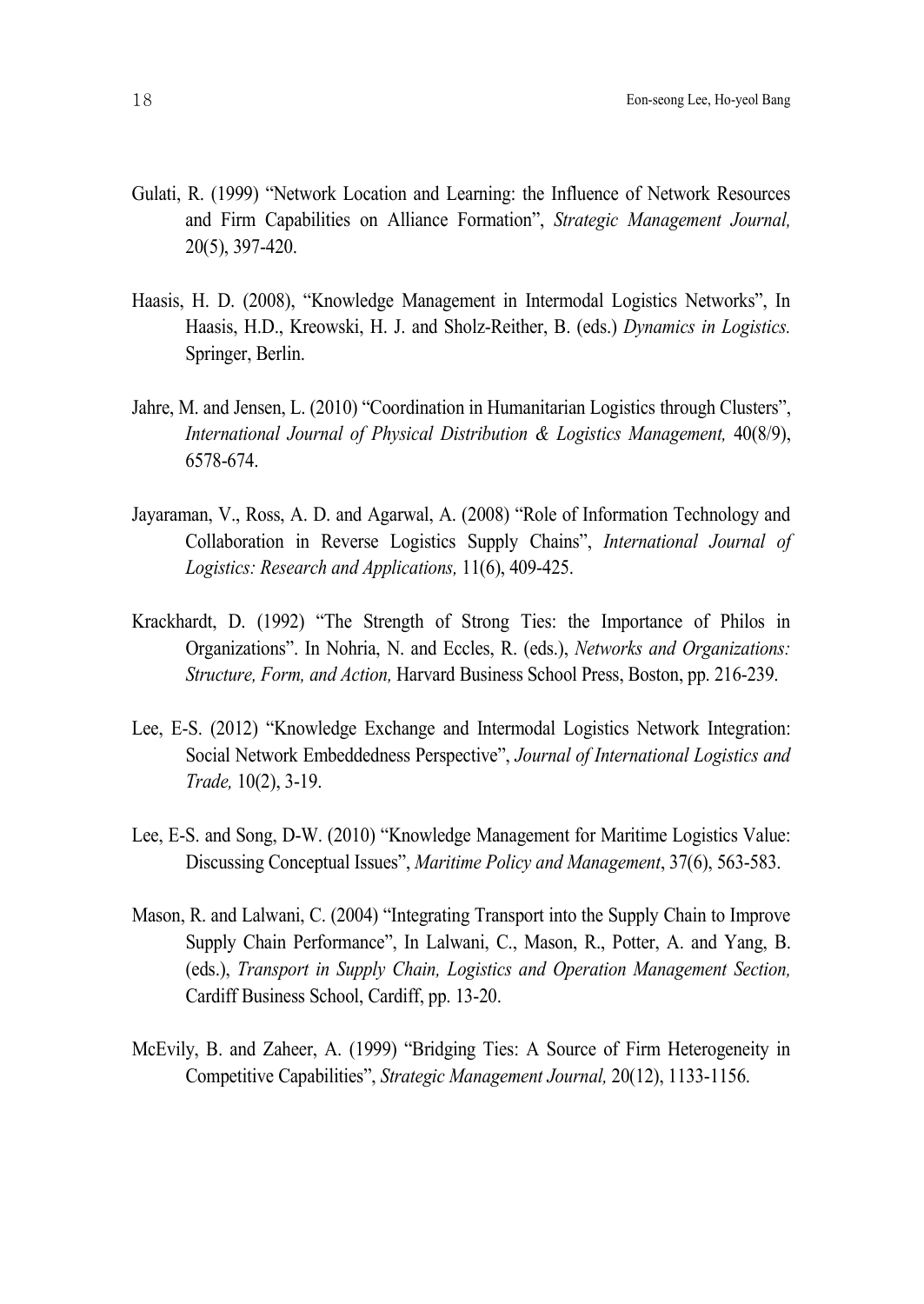- Narasimhan, R. and Jayaram, J. (1998) "Causal Linkages in Supply Chain Management: An Exploratory Study of North American Manufacturing Firms", *Decision Sciences,* 29(3), 579-605.
- Panayides, P. M. (2002) "Economic Organization of Intermodal Transport", *Transport Reviews,* 22(4), 401-414.
- Panayides, P. M. and Song, D-W. (2008) "Evaluating the Integration of Seaport Container Terminals in Supply Chains" *International Journal of Physical Distribution and Logistics Management,* 38(7), pp. 562-584.
- Paixao, A. C. and Marlow, P. B. (2003) "Fourth Generation Ports  $A$  Question of Agility?", *International Journal of Physical Distribution and Logistics Management,* 33(4), 355-376.
- Robinson, R. (2002) "Ports as Elements in Value-driven Chain Systems: the New Paradigm", *Maritime Policy and Management,* 29(3), 241-255.
- Rowley, T., Behrens, D. and Krackhardt, D. (2000) "Redundant Governance Structures: An Analysis of Structural and Relational Embeddedness in the Steel and Semiconductor Industries", *Strategic Management Journal,* 21(3), 369-386.
- Simatupang, T. M., and Sridharan, R. (2002) "The Collaborative Supply Chain" *International Journal of Logistics Management,* 13(1), 15-30.
- Song, D-W. and Lee, E-S. (2012) "Coopetitive Networks, Knowledge Acquisition and Maritime Logistics Value", *International Journal of Logistics: Research and Applications,* 15(1), 15-35.
- Srikanth, K. and Puranam, P. (2011) "Integrating Distributed Work: Comparing Task Design, Communication, and Tacit Coordination Mechanism", *Strategic Management Journal,* 32, 849-875.
- Vickery, S. K., Jayaram. J., Droge, C. and Calantone, R. (2003) "The Effects of an Integrative Supply Chain Strategy on Customer Service and Financial Performance: An Analysis of Direct versus Indirect Relationships", *Journal of Operations Management,* 21(4), 523-539.